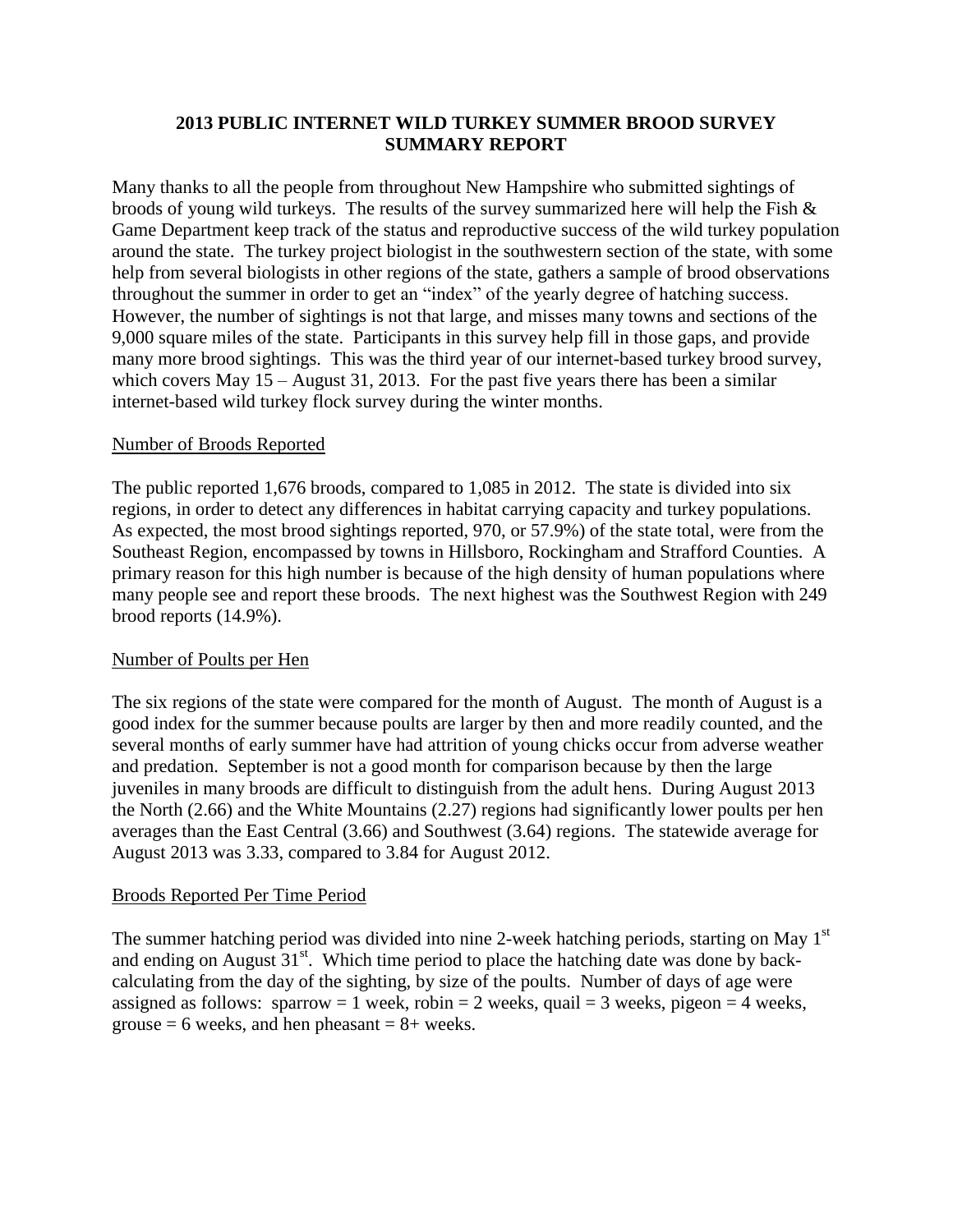The time periods with the greatest number of broods reported were August  $4 -$ August 17 (642) broods), and July 21 –August 3 (327 broods). Relatively few broods were seen during May and early June, primarily because the hens are more secretive then, and the chicks very small.

#### Estimated Hatching Periods

The estimated hatching dates were broken down into nine 2-week hatching periods. Only about 6.09% of the hatch occurred from May 1 to May  $25<sup>th</sup>$ . During late May and the first week of June about 14.33% of hatching occurred. The two periods combined are about 21% of the total summer hatch. The largest segment of the summer hatch was  $34.62\%$  during June  $23 -$  July  $6<sup>th</sup>$ , and 19.69% during June  $9 -$  June  $22<sup>nd</sup>$ .

The mean hatching dates by region were: North (July 7), White Mountains (June 28), Upper Connecticut River (June 27), East Central (June 23), Southwest (June 30), and Southeast (June 24). The average statewide was June  $25<sup>th</sup>$ . This average seems to sound rather late. However, this average date includes the northern half of the state, and many re-nesting hen turkeys factor into this.

#### Conclusions:

During summer 2013 the public reported 1,676 turkey broods, compared to 1,088 during summer 2012. During 2013 a total was 13,755 poults and 3,978 hens were reported for a total of 17,733 turkeys. There was an average of 3.32 poults per hen for the month of August. The average for the preceding summer of 2012 for August was 3.84 poults per hen. Therefore the average was somewhat less for this summer of 2013.

Statewide, 6.09% of the turkey hatching occurred from May 1 to May  $25<sup>th</sup>$ . During late May and the first week of June about 14.33% occurred. The largest segment of the hatch was 34.62% during June  $23 -$  July  $6<sup>th</sup>$ .

The weather this spring/summer 2013 has been one of the "strangest". There were 11 straight sunny, dry days from April  $27 - May 7$  with temperatures  $68^{\circ}$ - $80^{\circ}$ . From late June into July there were 35 continuous days of "monsoon" conditions with temperatures typically around 90ºF. There were several extended rainy periods during May and June which no doubt adversely affected survival of turkey chicks to some degree. The period May  $19-26<sup>th</sup>$  had numerous rainfalls, and it was particularly cold and wet on May  $25<sup>th</sup>$  and  $26<sup>th</sup>$ . The periods June 7-13<sup>th</sup> and June  $26-30<sup>th</sup>$  also had significant rainfall. It appears quite a bit of re-nesting occurred during summer 2013. Numerous quail size poults or smaller were noted during July and early August.

For the first time in years relatively few turkeys seemed to have been seen during late May, June and into July. Probably the biggest factor why few broods were observed early in the summer was because so many hayfields were uncut, due to wet, rainy conditions. The majority of brood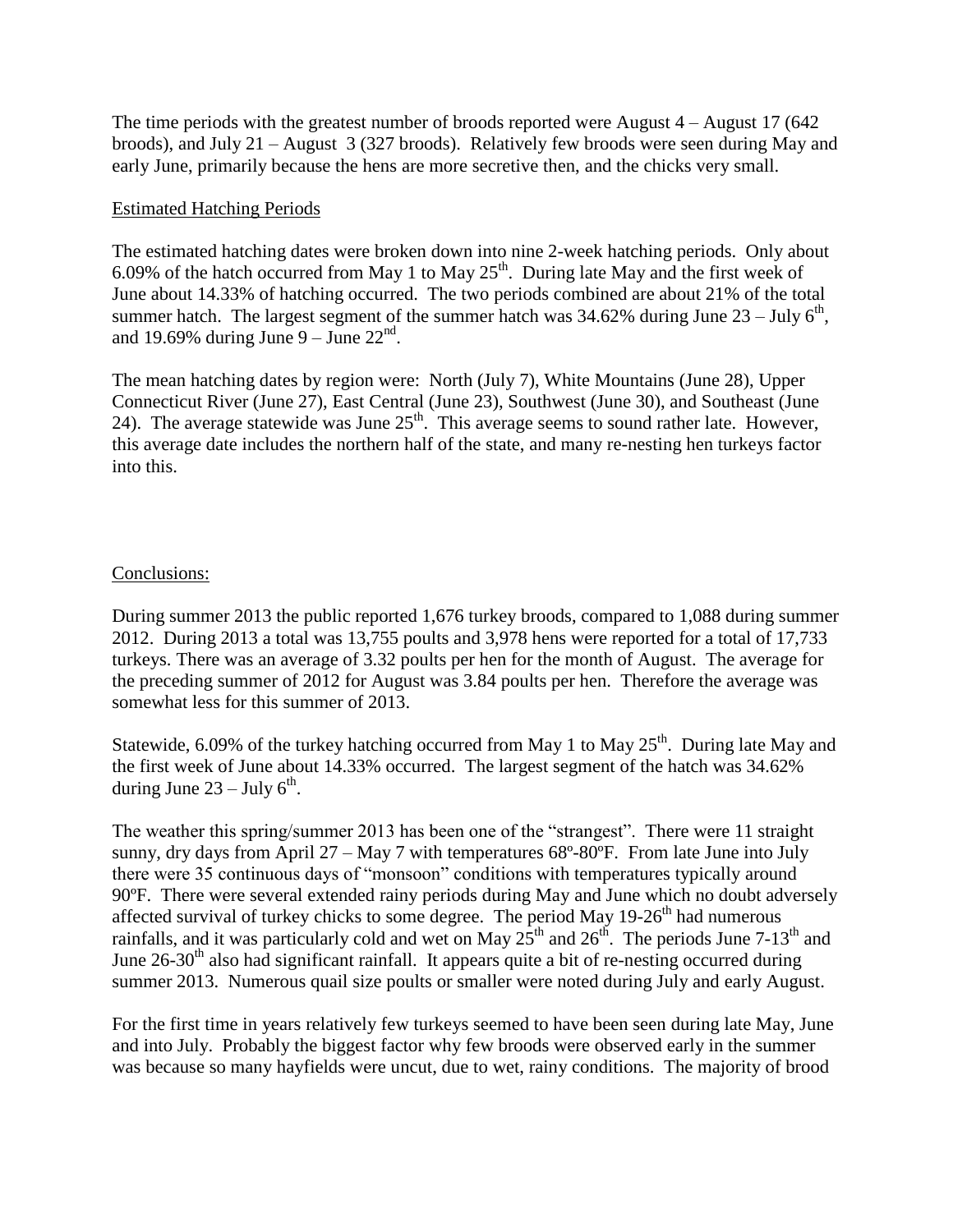reports are when people see them in fields "after" hay mowing, which makes them much more visible.

Because of the rainy periods in late May and June 2013, hatching success was not as good as during summer 2012. The number of poults seen per hen during summer 2013 was typically 3, 4 or 5 poults, rather than the 6,7 or 8 of summer 2012.

Thank you again for your interest and participation in New Hampshire's third internet-based turkey brood survey. We look forward to your continued participation in future years.

> Ted Walski Turkey Project Biologist December 12, 2013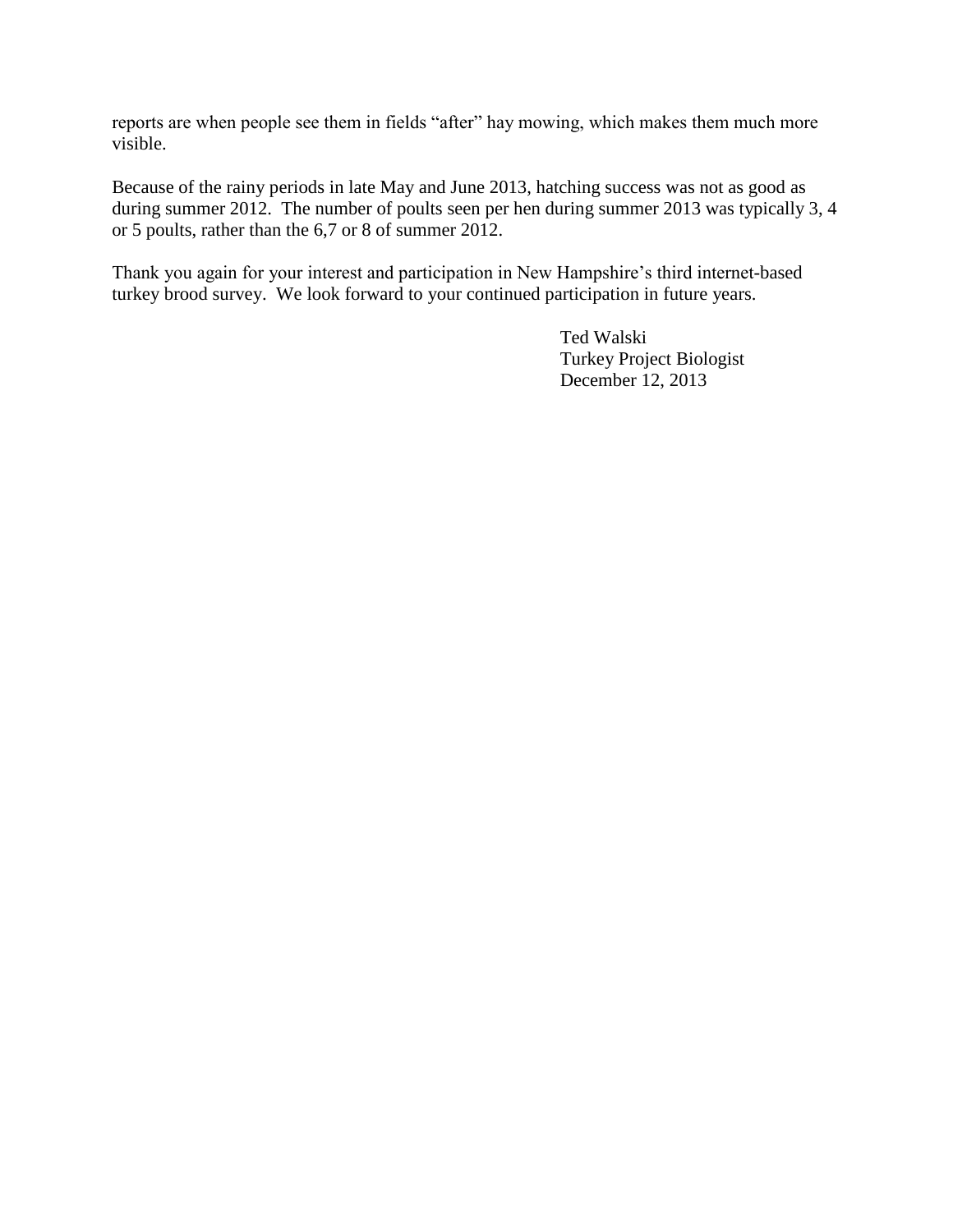| <b>Region of New</b><br><b>Hampshire</b> | <b>Number</b><br>оf<br><b>Broods</b> | $%$ of<br>the<br><b>Total</b> | WMU's<br><b>Covered</b> | <b>Counties</b>             |
|------------------------------------------|--------------------------------------|-------------------------------|-------------------------|-----------------------------|
|                                          |                                      |                               |                         |                             |
| <b>White Mountains</b>                   | 40                                   | 2.4%                          | E.F                     | Carroll Grafton             |
| North                                    | 37                                   | 2.2%                          | A,B,C1,C2               | Coos                        |
| West Central (CT River)                  | 97                                   | 5.8%                          | D1,D2,G                 | Grafton                     |
| <b>East Central</b>                      | 283                                  | 16.9%                         | J1,J2                   | Carroll, Belknap, Merrimack |
| Southwest                                | 249                                  | 14.9%                         | H1, H2, I1, I2          | Sullivan, Cheshire          |
| Southeast                                | 970                                  | 57.9%                         | K.L.M                   | Hillsboro, Rockingham,      |
|                                          |                                      |                               |                         | Strafford                   |
| Statewide                                | 1,676                                | 100%                          | All                     | All                         |

**Table 1. Number of Broods Reported by Region (2013)**

**Table 2. Number of Broods and Poults per Hen per Time Period (2013)**

| <b>Sample</b><br><b>Period</b> | Number of<br><b>Poults</b><br>Per hen | <b>Number of</b><br><b>Broods</b><br>Per time period | <b>Total Number</b><br>of Poults | <b>Total Number</b><br>of Hens |
|--------------------------------|---------------------------------------|------------------------------------------------------|----------------------------------|--------------------------------|
|                                |                                       |                                                      |                                  |                                |
| May $1 -$ May 11               | 6.67                                  | $\overline{2}$                                       | 20                               | 3                              |
| May $12 -$ May 25              | 0.88                                  | 20                                                   | 56                               | 64                             |
| May $26 -$ June 8              | 4.07                                  | 41                                                   | 220                              | 54                             |
| June $9 -$ June 22             | 5.83                                  | 83                                                   | 606                              | 104                            |
| June $23 -$ July 6             | 4.08                                  | 113                                                  | 942                              | 231                            |
| July $7 -$ July 20             | 4.14                                  | 147                                                  | 1,326                            | 320                            |
| July $21 -$ August 3           | 3.25                                  | 327                                                  | 2,641                            | 812                            |
| August $4 -$ August 17         | 3.46                                  | 642                                                  | 5,529                            | 1,599                          |
| August 18 – August 31          | 3.05                                  | 301                                                  | 2,415                            | 791                            |
| August $4 -$ August 31         | 3.32                                  | 943                                                  | 7,944                            | 2,390                          |
| Totals                         |                                       | 1,676                                                | 13,755                           | 3,978                          |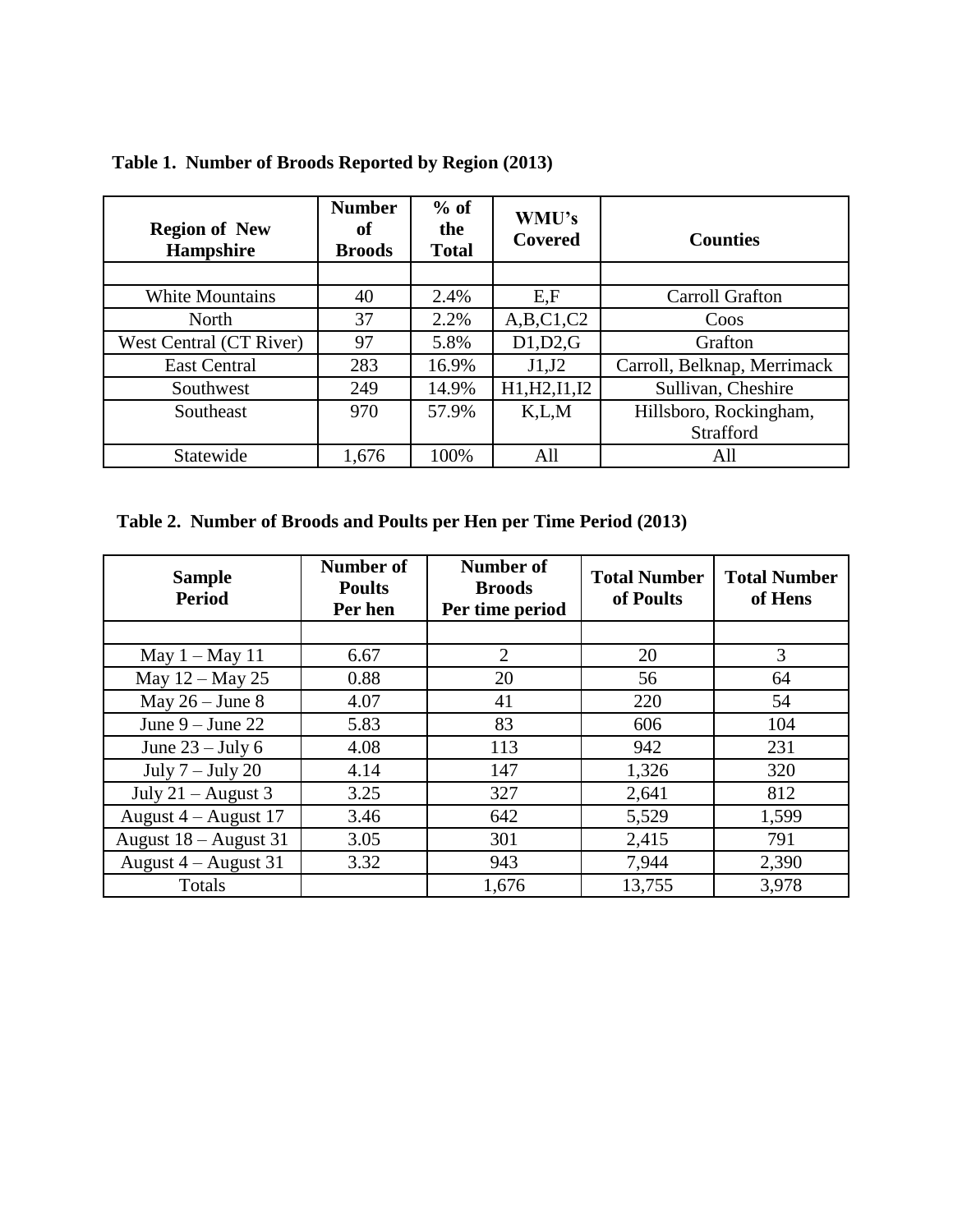| <b>Region</b>           | <b>August 2011</b> | <b>August 2012</b> | <b>August 2013</b> |
|-------------------------|--------------------|--------------------|--------------------|
|                         |                    |                    |                    |
| North                   | 5.38               | 4.81               | 2.66               |
| <b>White Mountains</b>  | 3.25               | 4.33               | 2.27               |
| West Central (CT River) | 5.43               | 5.20               | 4.21               |
| <b>East Central</b>     | 4.40               | 4.04               | 3.66               |
| Southwest               | 4.24               | 4.13               | 3.64               |
| Southeast               | 4.04               | 3.34               | 3.13               |
| Statewide               | 4.38               | 3.84               | 3.33               |

**Table 3. Regional Number of Poults per Hen During August (Past Three Years)**

**Table 4. Estimated Hatching Dates by 2-week Periods (Summer 2013)**

| <b>Hatching period</b> | <b>Numbered poults</b> | % of total poults |
|------------------------|------------------------|-------------------|
|                        |                        |                   |
| May $1 -$ May 11       | 106                    | 1.16%             |
| May 12 – May 25        | 449                    | 4.93%             |
| May $26 -$ June 8      | 1,306                  | 14.33%            |
| June $9 -$ June 22     | 1,795                  | 19.69%            |
| June $23 -$ July 6     | 3,156                  | 34.62%            |
| July $7 -$ July 20     | 1,645                  | 18.05%            |
| July $21 -$ August 3   | 501                    | 5.50%             |
| August $4 -$ August 17 | 146                    | 1.60%             |
| August 18 – August 31  | 12                     | 0.13%             |
| Total                  | 9,116                  | 100%              |

**Table 5. Mean Hatching Date, by Regions and Statewide (Past 3 Years)**

| Year        | <b>North</b> | White<br>Mts. | Conn.<br><b>River</b> | East<br>Central | <b>Southwest</b> | <b>Southeast</b> | <b>Statewide</b> |
|-------------|--------------|---------------|-----------------------|-----------------|------------------|------------------|------------------|
|             |              |               |                       |                 |                  |                  |                  |
| Summer 2011 | June 13      | June 17       | June 15               | June $10$       | June 7           | June 7           | June 8           |
| Summer 2012 | June 11      | June 14       | June 23               | June 12         | June 12          | June 15          | June 15          |
| Summer 2013 | July 7       | June 28       | June 27               | June 23         | June 30          | June 24          | June 25          |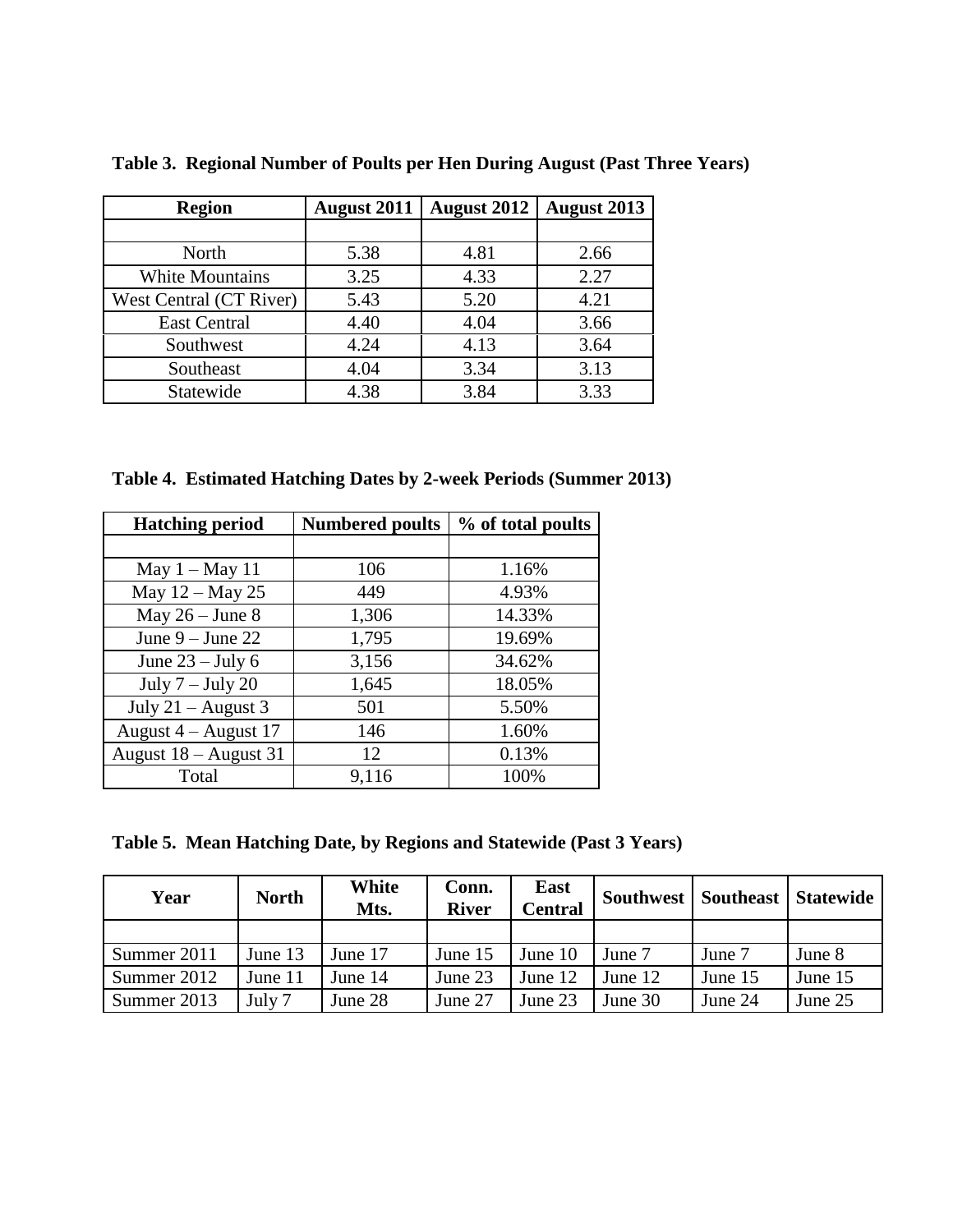| <b>Hatching Period</b> | <b>Year 2011</b> | <b>Year 2012</b> | <b>Year 2013</b> | 3-Year<br><b>Total</b> | $%$ of 3-Year<br><b>Total</b> |
|------------------------|------------------|------------------|------------------|------------------------|-------------------------------|
|                        |                  |                  |                  |                        |                               |
| May 1 - May 11         | $N = 116$        | $N = 214$        | $N = 106$        | $N = 435$              | 2.1%                          |
|                        | 1.96%            | 3.70%            | 1.16%            |                        |                               |
|                        |                  |                  |                  |                        |                               |
| May 12 – May 25        | $N=1,087$        | $N = 985$        | $N = 449$        | $N=2,521$              | 12.2%                         |
|                        | 18.57%           | 17.03%           | 4.93%            |                        |                               |
|                        |                  |                  |                  |                        |                               |
| May $26 -$ June 8      | $N = 2,173$      | $N = 960$        | $N=1,306$        | $N=4,439$              | 21.4%                         |
|                        | 37.13%           | 16.60%           | 14.33%           |                        |                               |
|                        |                  |                  |                  |                        |                               |
| June $9 -$ June 22     | $N=1,364$        | $N=1,376$        | $N=1,795$        | $N=4,535$              | 21.9%                         |
|                        | 23.30%           | 23.79%           | 19.69%           |                        |                               |
|                        |                  |                  |                  |                        |                               |
| June $23 -$ July 6     | $N = 692$        | $N=1,378$        | $N = 3,156$      | $N=5,226$              | 25.2%                         |
|                        | 11.82%           | 23.82%           | 34.62%           |                        |                               |
|                        |                  |                  |                  |                        |                               |
| July $7 -$ July 20     | $N = 336$        | $N = 705$        | $N=1,645$        | $N=2,686$              | 1.3%                          |
|                        | 5.74%            | 12.19%           | 18.05%           |                        |                               |
|                        |                  |                  |                  |                        |                               |
| Julyl $21 -$ August 3  | $N=86$           | $N = 155$        | $N = 501$        | $N = 742$              | 3.6%                          |
|                        | 1.47%            | 2.68%            | 5.50%            |                        |                               |
|                        |                  |                  |                  |                        |                               |
| August 4 - August 17   | $N=0$            | $N=11$           | $N = 146$        | $N = 157$              | 1.0%                          |
|                        | 0.00%            | 0.19%            | 1.60%            |                        |                               |
|                        |                  |                  |                  |                        |                               |
| August 18 - August 31  | $N=0$            | $N=0$            | $N=12$           | $N=12$                 | $---$                         |
|                        | 0.00%            | 0.00%            | 0.13%            |                        |                               |
| Total                  |                  |                  |                  | 20,753                 |                               |

**Table 6. Estimated Hatching dates by 2-week Periods (Past 3 Years)**